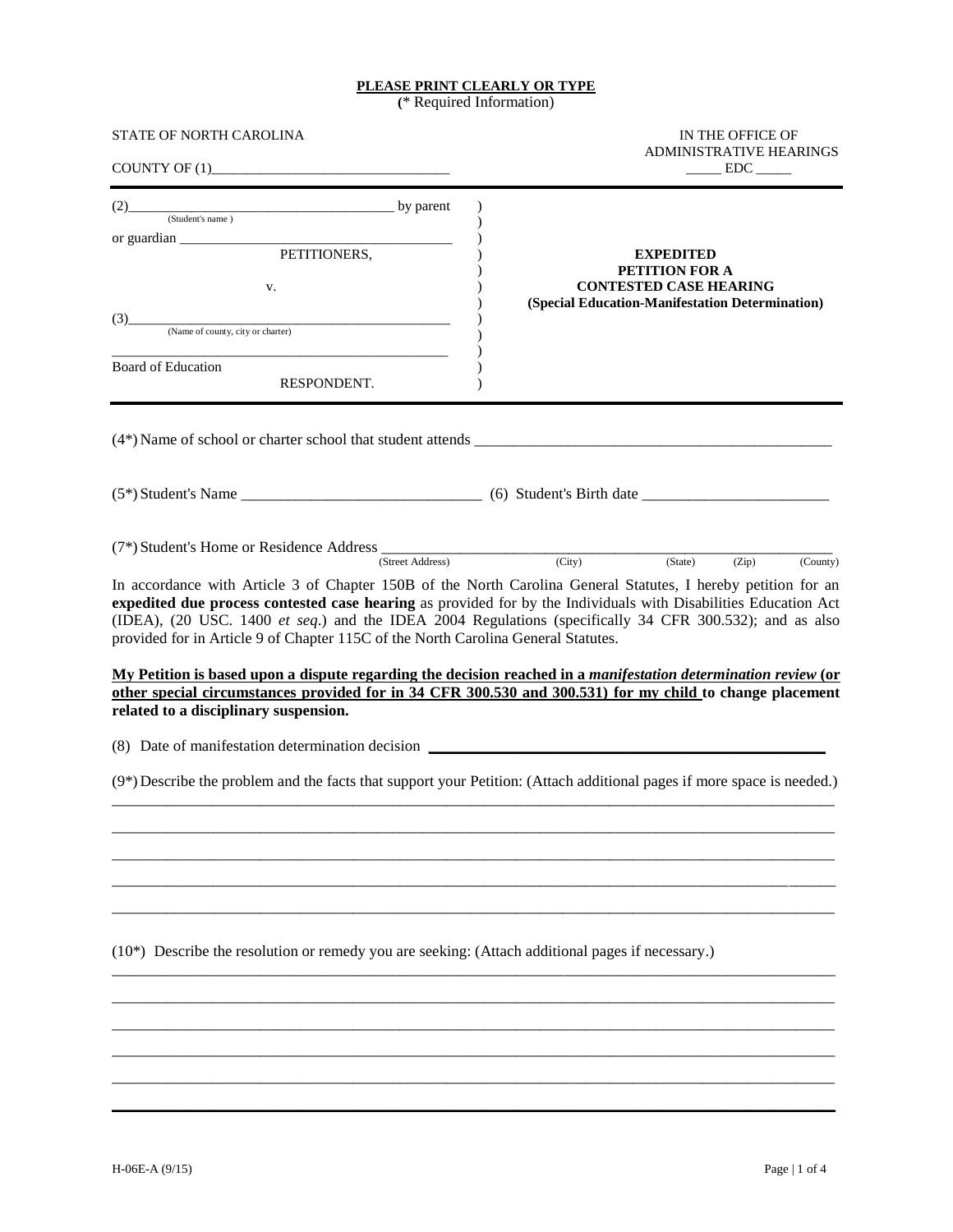#### **Parent or Guardian Information**

| (Street address/P.O. box) | (City) | (State) | (Zip) | (County) |
|---------------------------|--------|---------|-------|----------|
|                           |        |         |       |          |
|                           |        |         |       |          |
|                           |        |         |       |          |

**You must** mail or deliver a **COPY** of this Petition to the Superintendent of the Board of Education **or** the Director of Special Education (Exceptional Children's Director) of the local school system. The name, address and phone number of the Superintendent and Director of Special Education may be obtained by asking the Principal at your child's school. **You must also** send a copy of this form to the Due Process Hearing Coordinator, Exceptional Children's Division of the NC Department of Public Instruction, 6356 Mail Service Center, Raleigh, NC 27699- 6356,by fax at (919) 807-3755, or by email to Due\_Process@dpi.nc.gov.

#### **CERTIFICATE OF SERVICE**

I certify that this Petition has been served on the Local or County Superintendent of Schools or the Director of Special Education, named below by depositing a copy of it with the United States Postal Service with sufficient postage affixed **OR** by hand delivering it to the person named below.

| (20) |                                                | (21)         |                                 |         |       |  |
|------|------------------------------------------------|--------------|---------------------------------|---------|-------|--|
|      | (Name of Superintendent or EC Director served) |              | (School board listed on line 3) |         |       |  |
|      |                                                |              |                                 |         |       |  |
| (22  |                                                |              |                                 |         |       |  |
|      | (Street address/P.O. box)                      |              | (City)                          | (State) | (Zip) |  |
|      |                                                |              |                                 |         |       |  |
| (23  |                                                | $(24)$ Date: |                                 |         |       |  |
|      | (Your signature or initials)                   |              |                                 |         |       |  |
|      |                                                |              |                                 |         |       |  |

This form has been developed to assist parents, or guardians in petitioning for an impartial due process contested case hearing.

**When you have completed this form you MUST mail or deliver the ORIGINAL AND ONE COPY to the Office of Administrative Hearings, 6714 Mail Service Center, Raleigh, NC 27699-6714 or 1711 New Hope Church Road, Raleigh, NC 27609.**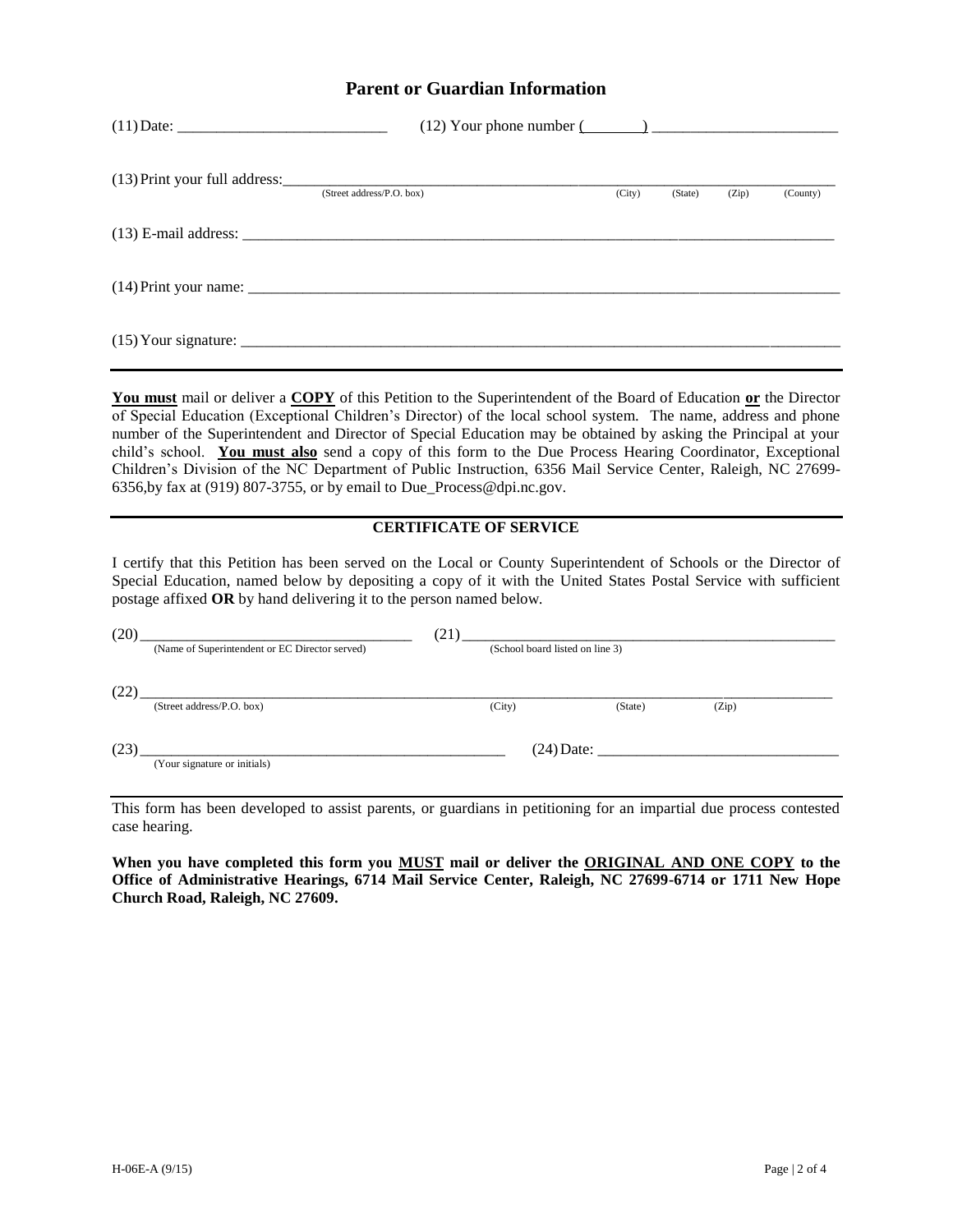### **INSTRUCTION FOR FORM H-06E-A "PETITION FOR A CONTESTED CASE" AND "CERTIFICATE OF SERVICE"**

## **PLEASE PRINT CLEARLY OR TYPE**

You are completing a contested case petition for a hearing (sometimes referred to as a "due process hearing") on a special education case. A hearing is designed to resolve legal disputes between parents of children with disabilities and school systems concerning identification, evaluation, placement, a manifestation determination, and/or the denial of a free appropriate public education (FAPE). The petition starts a proceeding against the school board. At the hearing an independent administrative law judge will determine the facts and law supporting your allegations about the educational services provided or not provided to your child. Normally, you have the burden of proving that the school board has violated the law and you must provide evidence and witnesses to support your allegations.

#### **FILL IN BLANKS:**

Fill in your county of residence on line (1). Special education cases are confidential and the Office of Administrative Hearings will not disclose your identify or that of your child, without authorization. Print the name of the student and guardian on line (2). Print the name of the school board about which you are complaining on line (3). Print the name of school or charter school that the student attends on line (4). Enter student's name on line (5); student's birth date on line (6). Enter the address of the student's home or residence on line (7). Enter the date of the manifestation determination decision on line (8).

In section (9) describe the problem and state the facts that support your Petition using additional pages if needed; and in section (10) describe the resolution or remedy you are seeking as a result of this contested case (additional pages may be attached if needed).

Enter the date on line (11), your telephone number on line (12), your address on line (13), print your name on line (14), and sign the petition on line (15).

All asterisked (\*) information on this form must be included when you submit a Petition for a Contested Case Hearing to request an impartial hearing.

### **CERTIFICATE OF SERVICE:**

You must mail or hand deliver a copy of your completed petition to the school board named on line (3) and complete the "Certificate of Service" section on your petition, entering the name of the Superintendent or the Director of Special Education of the school board to whom you mailed or delivered the petition on line (16). The name, address and phone number of the Superintendent and Director of Special Education may be obtained by asking the Principal at your child's school. Print the name of the school board on line (17), the address of the school board on line (18), sign your name on line (19) and enter the date on line (20).

### **Your contested case will commence or begin upon the other party's receipt of the petition.**

### **FILING YOUR PETITION WITH THE OFFICE OF ADMINISTRATIVE HEARINGS:**